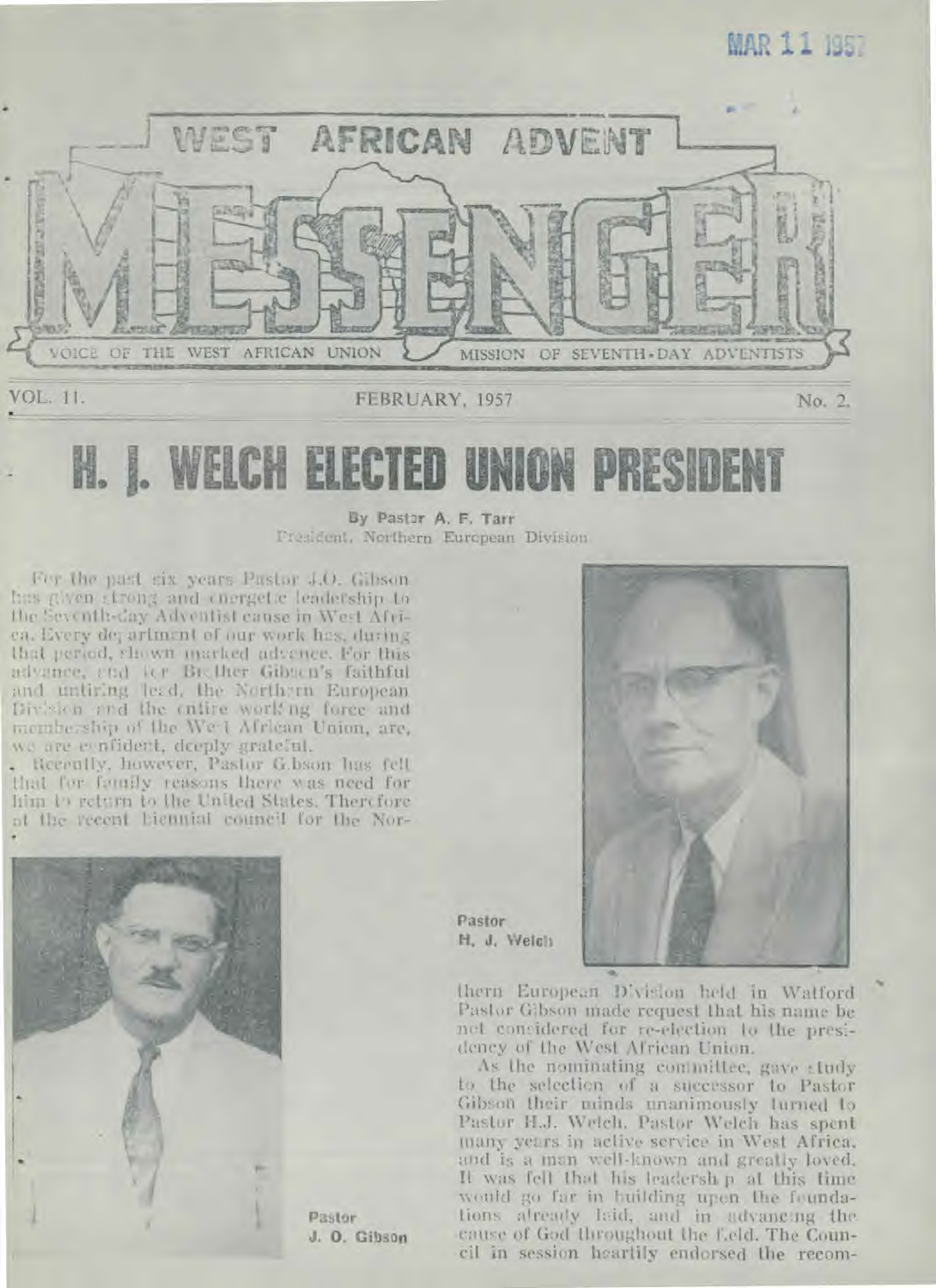mendation of the nominating committee, and Pastor Welch now becomes the president of the West African Union.

As we bid farewell to Pastor and Sister Gibson and their family we thank them most deeply for their eleven years of faithful, selfsacrificing service,—three years in departmental and treasury work, two as president of the Gold Coast Mission, and the past six years as union president. We know how gratified Pastor and Sister Gibson must be over the progress that the field has made during their service here, and how the burden they have carried for the work and people of West Africa will always live in their hearts and someday be greatly rewarded.

We wish for Brother and Sister Gibson, both on behalf of the Northern European Division and the West African Union, God's richest .blessing on their lives and service in years to come. Their great contribution to West Africa will long be remembered by the workers and constituency they have served and by the many friends they have made here. In that great day when all our labours are ended, how good it will be to enter together into the reward that our heavenly Father has in store for us who have laboured together in His vineyard here below !

And now to Pastor and Sister Welch we extend a most hearty and cordial welcome to the responsibilities that have been placed upon them. We believe that the God who has helped and blessed them in all their past services for Him will be with them in the larger work that they are now called to do and will vouchsafe them the wisdom and



West Nigerian Literature Evangelists

grace adequate to their every need. We believe that the entire West African constituency will not only give them most generous. co-operation but will daily remember them before the throne of gnace where lies the supreme source of the help we all so greatly need in our individual lives and service for God.

May rich and unprec:dented blessings from above he poured out upon the millions of West Africa in these growingly serious days, and may God use the consecrated lives of Pastor and Sister Welch as His human instruments in bringing a rich harvest of souls from among these many hungry people into His soon-coming kingdom.

*.7houreehas ."*  **11".11.11"11.11".11"11.11."11."11"91."11."11'** "1111.11'

### **Progressive Evangelism**

#### **By F. C. Barfoat**

West African Union Mission Publishing Departmant Secretary

"Who hath believed our repz.rt? And to whom is the arm of the Lord revealed?" It has been a great privilege to conduct the first Colporteur Institute for West Nigeria from December 17-20. Just prior to this gathering, we had an opportunity to testify of God's love and grace in the workers' camp meetings held in Aiyetoro, some 160 miles northward. 1 hus our batteries were fully charged as we assembled together at Oke-bola Church, Ibadan to commence our week's instruction. We who love the Lord value His order of perfection and considered our small but perfect number of seven colporteurs a good use for the spiritual blessings we anticipated. This little group of workers are very ably led by Mr. Hope Oriaku, the Publishing Secretary for West Nigeria, who gave some very profitable instruction throughout the institute in his practical demonstration classes. The Mission President, Pastor G.M. Ellstrom, inspired us by his opening address, "The Call of Colporteur Evangelism," and surely these humble men had gladly left all to answer this call. Other inspirational studies were conducted by Pastor R. Coon, the V.O.P. Secretary, Mr. S. Gustavsson, Sccretary-Treasurer, and the writer.

Our Friday evening programme was an interesting symposium, and our little group under the leadership of Mr. Oriaku conducted a Sabbath service in a nearby church. They had eagerly answered the call of the prophet Isaiah to "Arise, Shine; for thy light is come and the glory of the Lord is risen upon thee."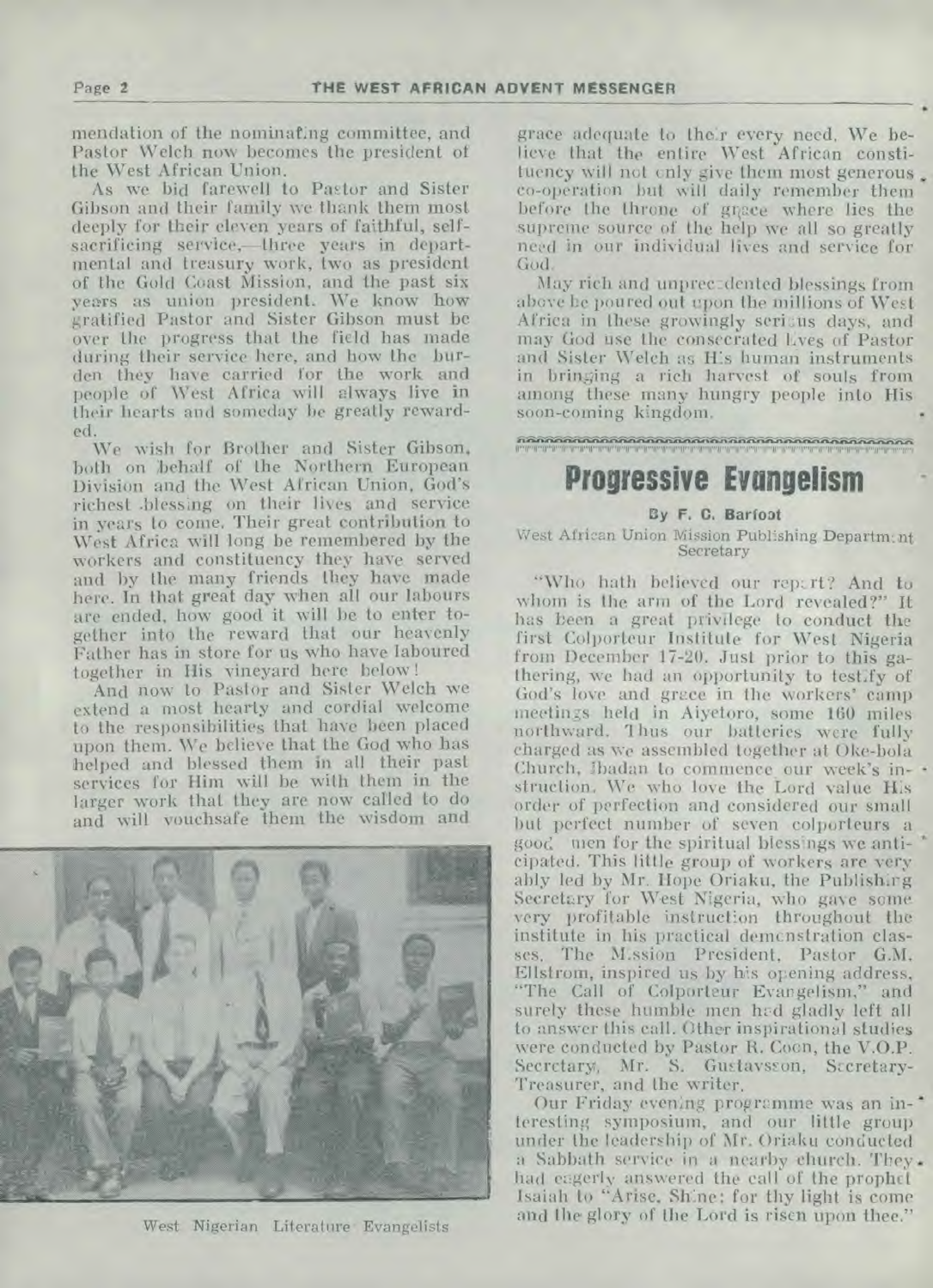Many hearts were touched as these humble workers testified to the power of the Holy Spirit working upon men's hearts today in .darkest West Africa.

On Sabbath afternoon, Pastor R. Coon conducted the first Communion service in this -very attractive and newly dedicated Oke-Bola church for the benefit of our Colporteurs, and many church members joined us.

• To conclude such a happy week, Dr. Nagel, who is the Medical Secretary of our Union, and superintendent of our hospital at Ile-Ife, kindly agreed to show his film "Martin Luther" at the colporteur social. This great church reformer inspired courage and determination for 1957 to our Book Evangelists. •

<sup>11</sup>.11.11".11".11".11".1P"ru".u.nr,P1r.ru...rivoru",r11.11'

•

# **Report of Warri Work February to November 1956**

#### **By Pastor P. E. Onwere**

From the report of the spies sent to the land of Canaan we learnt the lesson that while it was true that there were strong and tall people there, the land had much to encourage God's people that they were "well able to overcome it." "We came to the land, whither thou sentest us," said the spies, "and surely it floweth with milk and honey; and \*this is the fruit of it." Numbers 13:27.

Our missionary activities for this year started from February, and from that month to November fifty evangelistic meetings were held during which time fifty-three Bible studies were gi-en in Warri, Ugheli, Sapele Abraka and Ob'aruku. But lack of tme and great distances made it impossible to do much follow-up work after the lectures had been given in these places.

*1. Sapele—In* this tov.nship there are many of our members who have gone in to work out their living, about twenty of whom meet every Sabbath for worsh'p and study of God's word. Apart from our usual visits to this group we have held special evangelistic lectures in the heart of the town to 5 ..which many honest seekers for truth attended. This township of Sapele is one of the thickly populated towns in this Western area. With people of many nationalities it challenges us for more aggressive evangelism.

*2. Abraka and Ob:aruku—These* two towns which are thirty and thirty-five miles from Warri are separated by five miles. Obiaruku is a mile long, and much interest has already been awakened there by our periodical visits and Bible studies with the people. Already we have a little group of Sabbath keepers.

In Abraka where a Government Teacher Training College is situated, many especially among the students, are becoming interested in the message we preach. During my last visit to this area, I had the privilege to address the whole student body with the faculty during an evening chapel service, ard great was their interest in the message of "The Second Coming of Christ." "We shall be glad to hear from you again on your next visit," was one tutor's parting remark to me.

3. Warri Township—Here we corducted twelve hall efforts meetings for twelve consecutive nights. Though our attendances were discouraging, we prayed and worked till the expiration of the alloted time. Few decisions were secured, and as a result of our meetings and follow-up visits a small branch Sabbath school is now being conducted there. The last attendance before this report was written was seven.<br>4.

*4. Thursday Bible Lessons—Our* **Thursday**  Bible lessons with a group of the United Commercial College students still continues. There is a growing interest among those who attended the Bible class, and our tracts and the "Signs of the Times" are quickly received and read by many. There is a hope of good fruitage here in the near future.

*5. Isoko—As* a result of our last year's visit to, and dissemination of tracts and "Signs cf the Times" in this area a call now comes to us to come and open a Sabbath school and to send a worker. Due to its distance (about 50 miles) from Warri and many other pressing duties our plan to visit them again this year failed. That this area is more susceptible to the reception of the truth is evidenced by the success of other missionary societies there. Here is another area challenging us to "come over to Macedonia and help us." What is your answer?

*6. Final Words—Last* year I **was able** to report sixty Sabbath school members but this year I am glad to say that we have up to ninety, meeting every Sabbath for worship. We have up to twelve in hearers' classes. As a fruit gatherer must give the fruits **time**  to ripen before plucking them, so we **saw** fit to allow our few souls to become ripe before baptism.

Your prayers are needed for the progress of the work in Warri.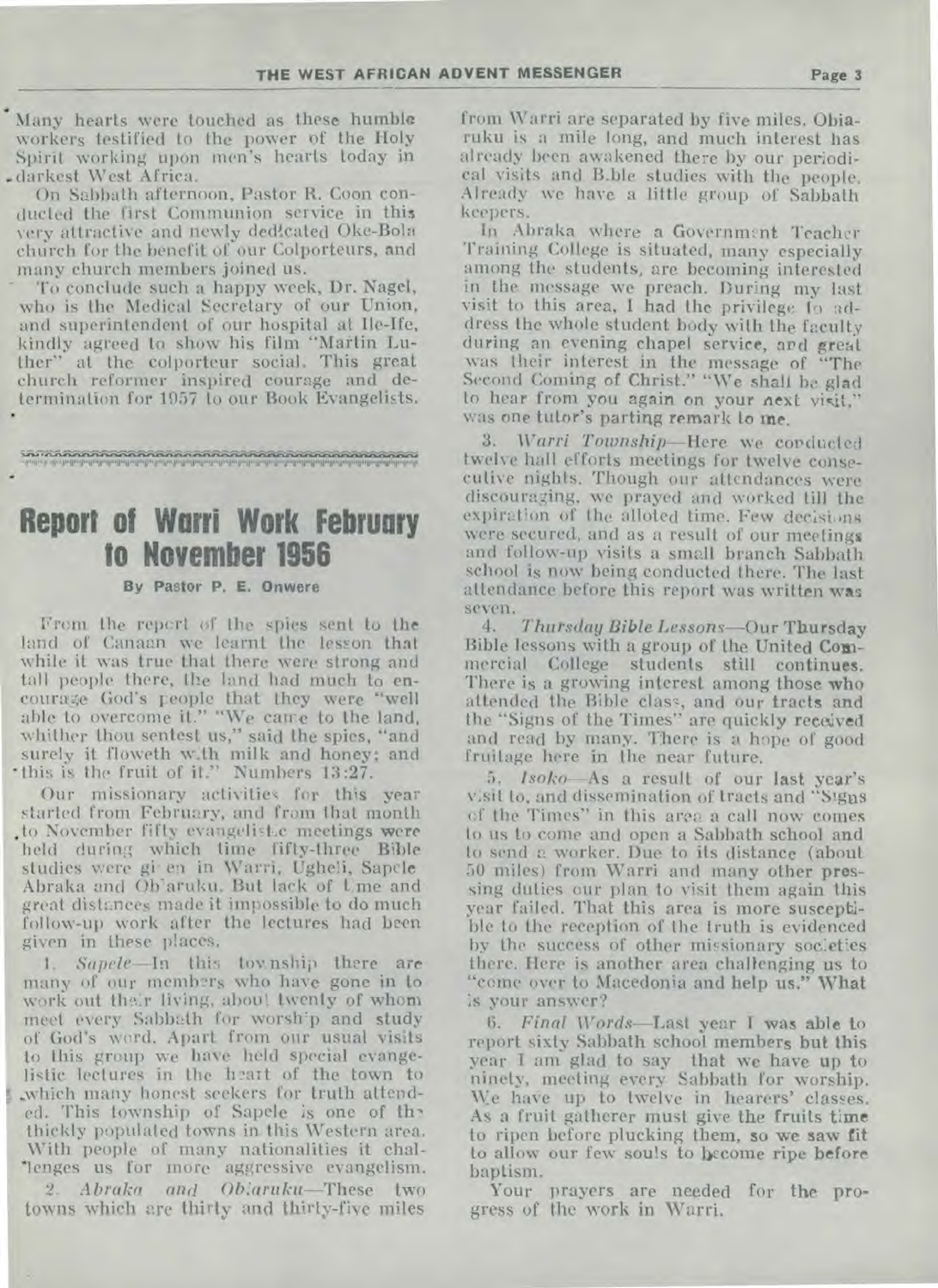**Missionary Volunteer Golden Anniversary** 

By Theodore Lucas Sccretary General Conference Missionary Volunteer Department

This 57th year of the 20th century is an important one for Missionary Volunteers around the world. It is their Golden Anniversary. We recognize this milestone w.th deep reverence. We are stirred as we recount the meaning of Missionary Volunteering in the lives cf the youth for whom it exists.

This denomination has not always possessed the assets of a Young People's Department. God in His perfect timing sent urgent counsel to the church through the Spirit of Prophecy to organize its young people. This message from heaven set the leaders to action In Fehruary, 1907, in Gland, Switzerland, the General Conference committee made the decision heard around the world. In July of that same year a convention of young people's leaders was called at Mount Vernen, Ohio, U.S.A., and there was laid the foundation of our Missionary Volunteer work as we know it today.

There seemed to rest upon that gethering the consciousness that it was making denominational history. Elder A.G. Daniells, then president of the General Conference, said of this convention: "I am profoundly grateful for this meeting. It is my conviction that :insofar as its purpose, character and farreaching results are concerned, this meeting will take its place among the most important meetings in the history of our cause."

God's Holy Spirit hovered over that large tent on the Mount Vernon campus. Leaders of God's work were there, many whose names are familiar to every student of Seventh-day Advent st history. Each swiftly passing year has borne witness to the zeal of the leadership of that day and the importance of that convention. What a revelation there would be could those who had a port in the beginnings see the place to which we have come under divine blessing! God's messsenger had spoken of the youth of the church as an "army," but who could tell at the momentous meeting that it would be "such an army." Today we find even in the most remote places of earth an advancing host of young people marching under the MV banner, marshalled by Jesus Himself.

How small were our beginnings. Fifty years ago there were fewer than 100,000

Seventh-day Adventists in the whole werld. At that time we had entered 78 countries and were using 52 languages to send the Advent message to all the world. What an astounding history has followed by God's help! Since then with the aid of this f.ne army of Advent youth which through 50 years has been enlisted and trained for world service, our church membership has grown to a million, and the Advent message has gone into 184 countries, using 731 languages.' Young people have pioneered the way.

This world movement of Advent youth which we see today began 50 years ago when. there were only 8,933 young people enrolled in the 461 societies scattered over the field. Today we have nearly 13,000 societies with a membership of 407,576. The onward sweep of this message, crossing all oceans, entering all countries, pushing up all great rivers, traversing all great deserts, penetrating all great jungles, adapting itself to all climates, learning to speak in all languages, acquainting itself with all customs and religions, and persuading the hearts of all peoples, is a striking fulfilment of prophecy. It must stir our hearts with new faith in God's leadership and with new hope in the quick finishing of the work.

At th s half-century mark the Missionary Volunteers continue to march to a world task, not with fear but with faith, not with crutch and bandage, tern banners and quenched music. but with the sound of trumpets and with devotion to Christ our deathless leader. What God has wrought in a half century of service by cur youth is full procf of His leading.

Evangelism is the important task before us. Careful details cf our special plan, the MV Voice of Youth, ore being printed and cirenlated throughout the werld that youth night knew the exact steps te take in forwarding this message through their own hearts and vo:ces. The Pathfinder work, begun only a few years ago, has prospered unbelievably. Our MV camps provide for our youth an opportunity for study, consecration' and relaxation under the most welcome and advantageous circumstances. Our leadership training programme is the strongest it has ever been. MV Leadercraft is known everywhere. Materials are now available that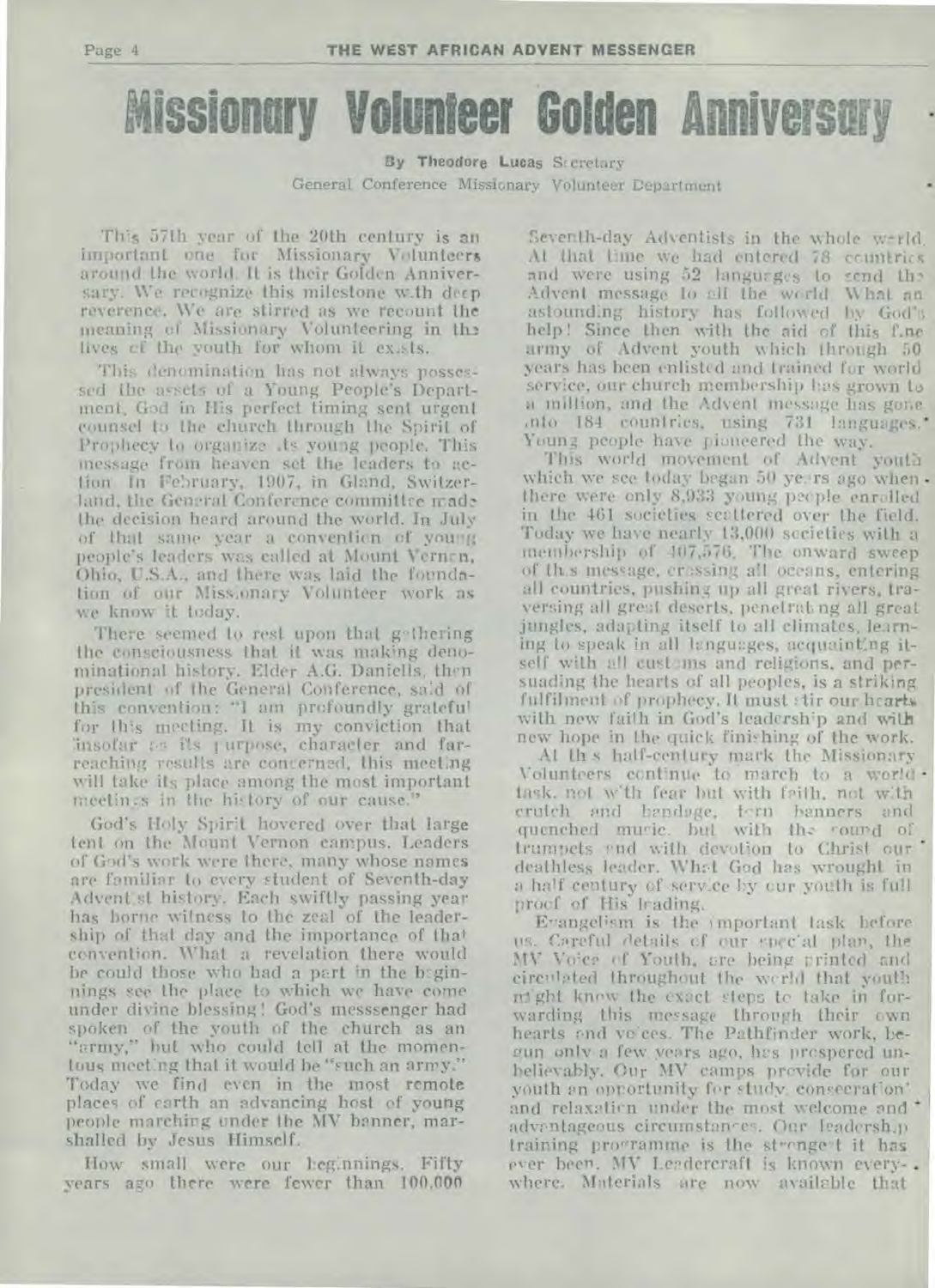teach in the most modern techniques the important truths as to how to handle men and women and to make the kingdom of God allractive to them. Our MV Literature is being developed with a circulation such as it has never enjoyed in previous times. Share your Faith' has been translated into more than forty lenguages and provides a golden opportunity for each individual to participate in personal witnessing. Almost daily tickets are being purchased for the trains, the ships, and the planes that carry our youth to the ends of the earth to do missionary service. These are not listings of our achievements but the blessings of glorious success under the leadership of God.

As we review what has Le n accomplished during the five decades past, should we not also cons der plans for the achievement of even greater things in a much shorter period? Conditions about us indicate that the signs of Christ's coming are rapidly fulfilling. The I nal movements of this world's activities are to be rapid ones. This is also true of the work that must be carried on in connection with God's cause. "He will finish the work, and cut it thort in rightcousness: because a short work will the Lord make upon the earth.'

Ged is going to accomplish this short work very largely through the young men and women. In order for the youth of the church to be used as the med um through whom Hy may work, they must keep close 14 Him. They must keep their lives free from sin. They must be in the place where they will always recognize His voice and he ready to answer, "Here am I, send me."

May this 50th Arniversery be a time of heart searching, a time of consecration. May it be a time of renewed<br>and resolutions. May it thus **THITPOSES** lend the youth and workers for the youth into that fellowship with God which will make it possible for H'm to use them might by for the finishing of the work in all the carth.

#### 

# Ye Are The Light of The World

#### By M. E. Lind, Secretary,

Northern Europeen Division M.V. Department

To our youth, this creaking old world with so little time left, presents with its teeming mullitudes a challenge, unsurpassed in magnitude and unparalleled in pathos,

In spile of knowledge, unfathomed only a few decades ago, n spite of awe-inspiring progress and fantastic materialistic achievements, this world is in dire need of the kind of light which radictes from the lives of young persons completely dedicated to their Saviour.

Although accustomed as this world is to surrogates it can find no substitute for consecrated youth. This generation, with its multitudinous problems of perplexing and complex character, with its moral decay and indfferent outlook, is the mightiest challenge to integrity and true Christ.an example that the world has ever witnessed.

A few months ago, two boys went singing and witnessing in Colomb'a, South America. Although they were only 12 to 14 years old they brought hope and joy to many people. The boys were eagerly looking forward to Sabbath, September 29, for on that day they were going to be baptized Joy filled their young consecrated lives. Hope radiated from their innocent faces, and wherever they went. they sang. The song that the Advent people throughout the whole world cherish, became known to many people of that country. The hoys themselves became better known as the "Singing Sabat'stas" than by their true names.

However, not all the people appreciated<br>the test monies of these "Singing Sabatistas." Many were enraged. Enraged by a hatred uncontrolled and unbounded. The very sight of the two innocent looking boys was more than they could endure. One day a mob gathered. The boys were cought. They were tied back to back. The mad crowd shouled at them: "Sing, hercties, sing!" The boys sang. Despite the threatening attitude of the crowd, they continued singing. There they stood, tied back to back and surrounded by this angry mob, but they went on with their testimonies in song. They were indeed "the<br>lights of the world." They shone brightly Lke two candles until heartless blows began raining down on them and cruel feet kicked them to the ground. When finally cold steel daggers pierced their little bodies. the lights were extinguished.

Reports from Columbia test.fy with abundant clarity that the progress of the spreading of the gospel there has by no means been hindered by this cruel act. On the contrary, more and more lights are being kindled there and new converts constantly won for Christ.

Young people, we are entering upon a new year, This will be no ordinary year. 1957 is our Golden Anniversary. It was in 1907 that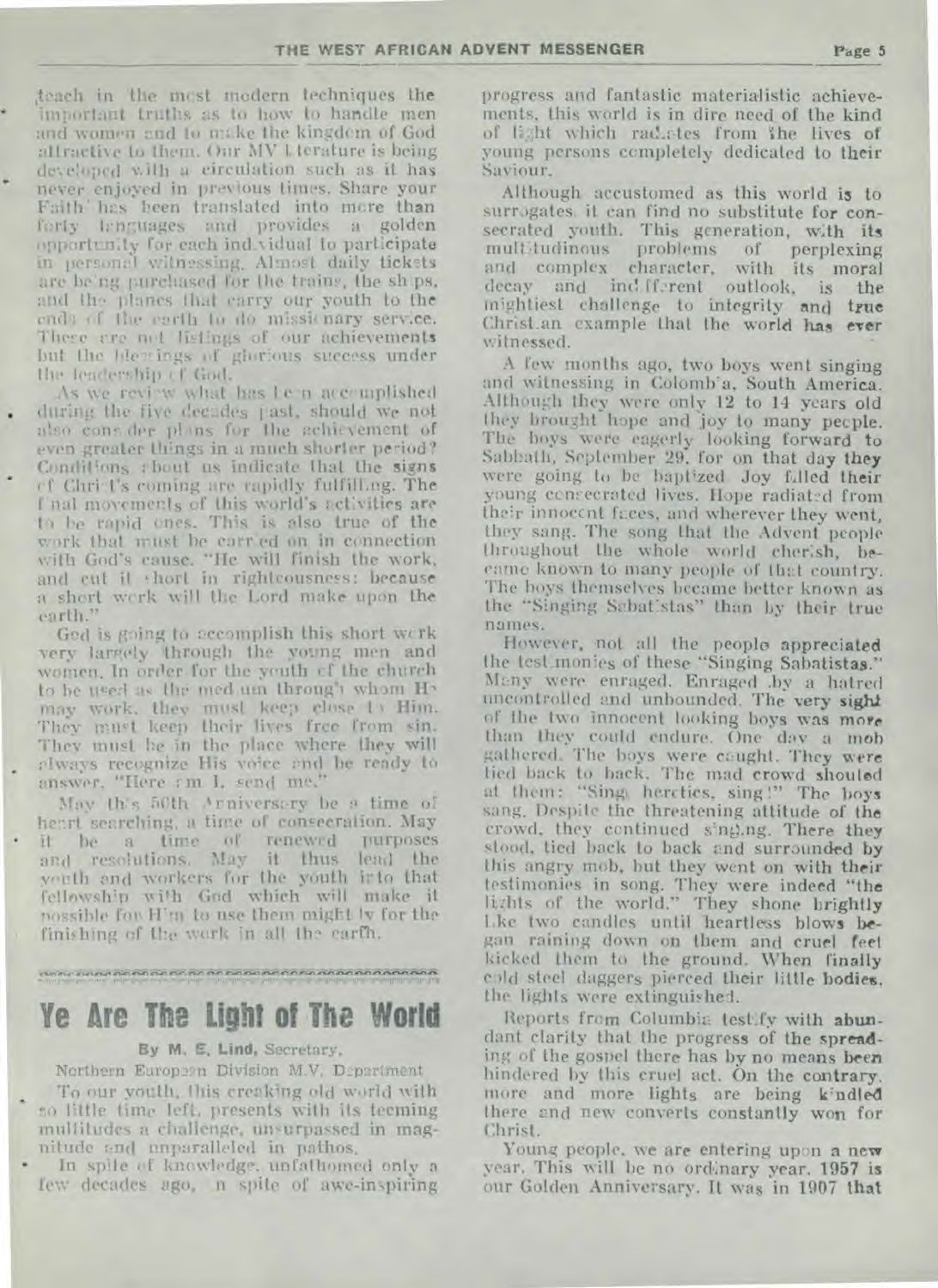our world wide youth work was organized. To some cf us that may teem a long time ego. Most of us were not even born then. Fifty years is really a very short time indeed in *the* history of this world, and yet events, unrivalled in their importance save for the birth cf Christ, have taken place. During this short span of time, two horrible world wars involving millions cf casualties have been fought. Inventions beyond the wildest imagination have become our daily property. The gospel has during this short period almost reached every country en earth.

In this are where youth in so signal a manner have contributed to the development of events, we appeal to you. Acquit yourselves so that your lights, through an intimate communion with the great Light, may so shine that souls otherwise irretrievably lost in darkness may find their way home. Let this Golden Anniversary be *the* gro.itest soul-winning event in our history, and lel youth play their greatest part ever!

# **West African Union Mission Education Department Report 1956**

**u...r** 1,11.11"

#### **Howard J. Welch,** Secretary

Recently we have heard it said that the West Afr can field is over balanced on the side of education. We will admit that there is need for a much stronger emphasis on evangelism but on the other hand we certainly would net minimise the place which our education:1 programme plays even in the evangelistic work. We all recognize that the work in West Africa has developed to a large extent as a school work, many of our present African workers and teaders have come to us from the schools which the early ploneer m'ssionaries founded. Now that governments are coming more largely into the picture of operating schools it may be a bit more difficult for us to carry on any strong expansion of the primary school system and ndeed it may not be advisable to open schools except where it is clearly seen that these can contribute to the evangelistic work of the mission in that area. We would point out however, that to abandon or retrench from our present position would have unfortunate consequences. Many of our churches would he depil;ved of leadership

were it not for the Seventh-day Advintist teachers in the schools. In a number of cases our trained Adventist teachers have been, though teaching in schools of other units, doing excellent work in building up the church. I think particularly of one school in the Gold Coast in which the teacher has in the last year added approximately 40 members to the church. This teacher is teaching in a school of another denomination but gives religious instruction to the Adventist children in that school and in out of school hours does the work of an evangelist. I think also of another one of our teachers who is teaching in a small school managed by us and has within the last two years raised up two additional companies. We pray that the Lord will ccntinue to bless our faithful teachers. We must do everything possible to encourage them and strengthen their work.

The growth of the education work in the West African Union can perhaps best be seen from the following recapitulation of the Educational Statistics based on school opening reports from 1949 to 1956:-

#### RECAPITULATION - EDUCATION STATISTICS Based on School Opening Reports Comparative Statement By Years

| Year<br>1949 | Total Pupils Schools<br>8216 | Total<br>92 | Total<br>Teachers<br>313 | Non-S.D.A.<br>Teachers<br>12 |
|--------------|------------------------------|-------------|--------------------------|------------------------------|
| 1950         | 8463                         | 94          | 324                      | 2                            |
| 1951         | 9207                         | 104         | 398                      | 36                           |
| 1952         | 11534                        | 121         | 444                      | 25                           |
| 1953         | 14607                        | 120         | 525                      | 26                           |
| 1954         | 15784                        | 141         | 548                      | 23                           |
| 1955         | 17251                        | 164         | 619                      | 35                           |
| 1956         | 18328                        | 155         | 674                      | 44                           |

It will be noted that in that period of time the number of pupils in our schools has more than doubled, the number of schools has not increased proportionately which indicates that the schools themselves have grown. It is to be regretted that it is still necessary in some places to employ non-Seventh-day Advent'st teachers. As our own programme of seccndary and higher education developes we should very soon be able to have all Seventh-day Adventist teachers in our schools.'

# **The Work of God In Ivory Coast**

#### **By Gerrard Gutekunst**

President, Ivory Coast Mission

it is only seven months since we had the privilege of joining with the workers in the Ivory Coast, this vast country with its 210,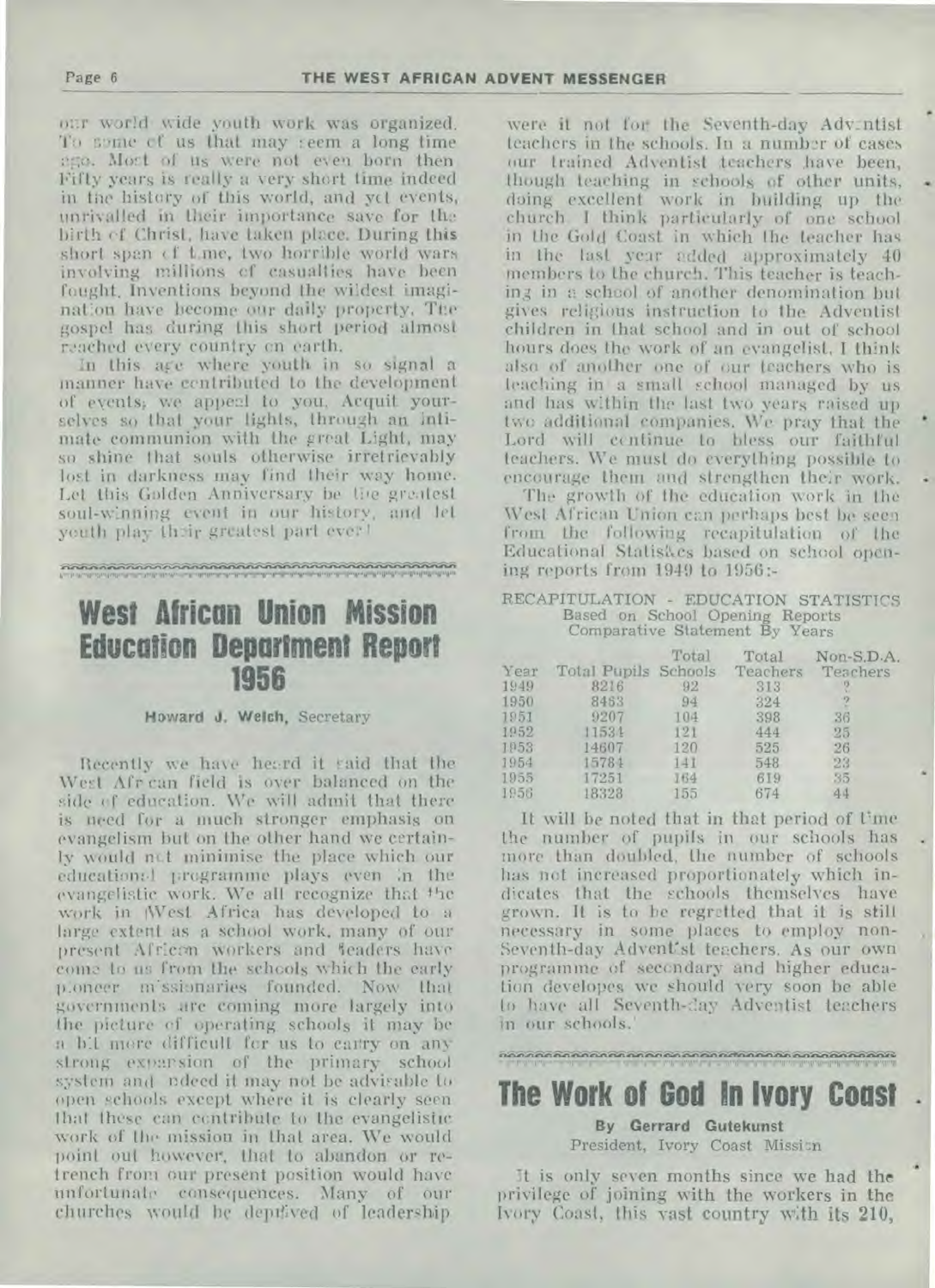000 square miles and a population of 4,800, 000. It is bordered in the east by Liberia, on the west by the Gold Coast, on the north by the French. Sudan and on the south by the Gulf of Guinea. This prosperous country owes much of its wealth to the coffee, c:co2, timber, bananas, pineapples, palm oil, cotton and many other resources which are abundant in this country.

Although Christianity has penetrated in most places, it is still possible to find villages where there are no churches, in which people are still following pagan tribal customs. The largest religious bodies are Catholics, Protestants and the Islams. The Christian Council of Churches has divided up the Ivory Coast into sections giving one to each protestant group, Baptist, Assemblies . of God, American Mission, Sudanise Mission, of God, American Mission, Sudanise Mission,<br>Methodists, etc. These missions must keep within their own section and not encroach upon any other part so that the minds of the Africans will not be confused w:th a great many different beliefs. As Seventh-day Adventists, of course, we could not agree with such an arrangement because our mersage consists of the preaching of the gospel to *all* nations and *all* tribes.

In the last two months we have started to preach in fifteen villages where our message has not been heard bef, re. It is very interesting to see the response each time these meetings are conducted, sometimes the listeners boo at us, other t me; the whole village come and listen to the message. In several villages already the chief has asked his people to budd a hut for worship. Although. one • can see that there is an rpparent interest there are *very* few who actually accept the message because the pull of their ancestor's religion is so great or they are afraid of making a stand for the truth for fear of being mocked or isolated. It gives us a wonderful thrill, however,when someone does uphold their new-found faith and take their stand for the Lord then to watch them endeavouring to preach the coming of Christ to the rest of the village.

The Lord is still working miracles in our days for His followers. One night, a young man heard a distinct voice in his sleep which said "Go and worship t-morrow with thy brethren." This young man was only newly interested in our message but he obeyed the command which he had received during the • Friday night. He had to walk several miles

to the village where the n-eetirgs were being held and to his surprise when he *got* there he found that I was there to take the meeting that morning. Now this village was about 130 miles from Abidjan, where our mission headquarters is situated, and I only intended to stay there about four hours but during that time I was able to encourage him to stand firm for the truth, which he promised to do.

In another place, three miles from Abidjan, an evangelist went to preach taking along with him a kerosene projector lamp. Some angry villagers told him to leave since they did not want a new reLgion in addition to the ones they already had. Several young men thredtened to turn over the table on which the projector had been set up. However, there was a meeting held in spite of all these objections and the evangelist returned several times during the following weeks.. He had the assurance that God was with him and would protect him at all times. These same angry villagers are now asking the evangelist "Why don't you come more often?"

In Dive), which only a small town, the work was started about three months ago when our evangelist, without any financial help. was successful in opening a primary school with about 100 children in attendance. Their f.rst school building is only a primitive grass roof supported by a few st:cks but it is interesting to note that there is not one Adventist in that town as yet but the inhabitants have agreed to send their children to our school. 'This 'town also has a large public school, a catholic school and a protestant school. We pray now that many of the parents will be able to hear the echoer of Bible truths from their children. The parents have now given donations towards building a better end larger school building which we pray will he started in the near future.

This same evangelist was sent for from a small village near Divo and wh:n he arrived there he was informed that they wished to enroll some of the'r children for one of our schools. To his joy he found that there were eight children for enr lment and the adults have asked the worker to come weekly to tell them about our precious truths from the Bible. A litt'e b mboo house has already been completed for worship purposes.

One of the greetert ways of spreading the gospel message is through our schools. The children will take back to their homes the B ble truths and thus create in their parents' hearts a sympathy fcr us. However, becau-c of lack of funds we cannot achieve such

Continued on page 8